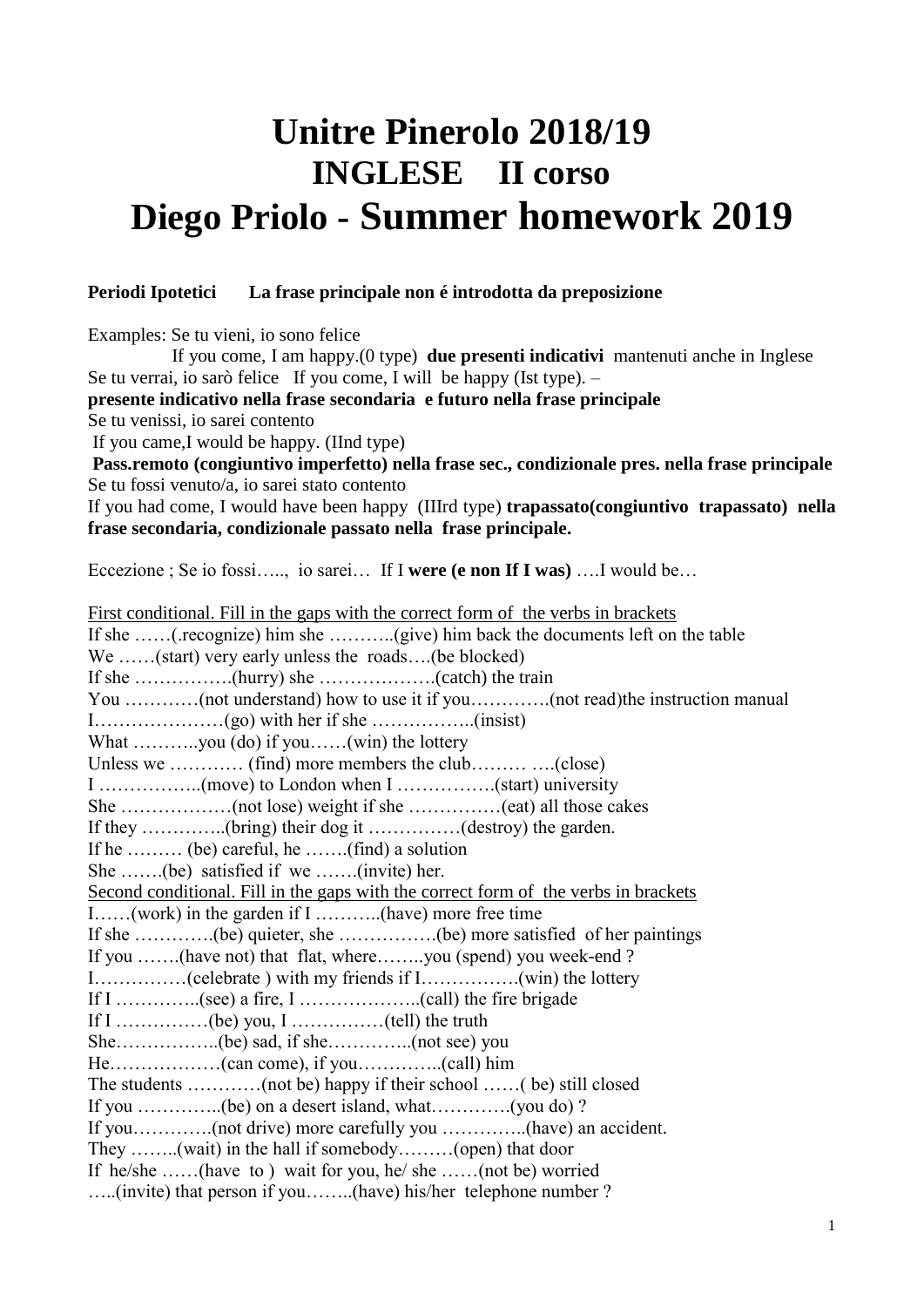| If Pinerolo (be) more appreciated, there (be) more tourists                       |
|-----------------------------------------------------------------------------------|
| Third conditional Fill in the gaps with the correct form of the verbs in brackets |
|                                                                                   |
| If the (arrive) before, they (buy) that old house                                 |
| If Lucy's daughter(open) a shop in that area, she (satisfy) a lot of relatives    |
| She (have) that flat if she (have) more information                               |
| If prices(be) lower, they (be) the first to buy it                                |
| Complete the sentences with the pres.perfect tense or the pres.perfect continuous |
|                                                                                   |
|                                                                                   |
|                                                                                   |
|                                                                                   |
|                                                                                   |
|                                                                                   |
|                                                                                   |
|                                                                                   |

Se lo stipendio sarà buono egli lavorerà anche di pomeriggio. Stai progettando di andare in pensione quando avrai 60 anni ? Se ti concentrerai su quell'esercizio di matematica, lo risolverai. Essi sono appena stati a Londra in vacanza , non per affari. Guarda quella ragazza! Sono sicuro che ti chiederà un autografo. Lo spettacolo non inizierà se ci saranno poche persone. Ella a malapena conosceva il suo nome ma ultimamente diceva di essere stata la sua ragazza. Dove **Rinforzo e consolidamento di competenze Translate the following sentences:**

andresti se tu potessi? Se non piovesse andrei in centro città a piedi. Io troverei lavoro in quella regione se parlassi tedesco. Se il messaggio non arriverà nessuno potrà aiutarla. Chi l'amerà se ella sarà così egoista. La gelosia potrebbe essere molto pericolosa se tu non fossi consapevole. Smetti di fumare! Scrivi le due forme mancanti e traduci la forma riportata.

### **Esercizi di rinforzo/consolidamento sull'uso dei tempi verbali in Inglese**

## **Cambio del tempo verbale nel passaggio dal discorso diretto a quello indiretto**

John said "I like that music" John said he liked that music John told me (that) he liked that music John disse: "Mi piace quella musica". John disse che gli/a lui piaceva quella musica. John mi disse a lui piaceva quella musica

Cambiamenti del tempo verbale nel passaggio dal **discorso diretto a quello indiretto**

.

#### **Discorso diretto discorso indiretto**

|             | Present simple presente semplice    | past simple passato remote/imperfetto                                                            |
|-------------|-------------------------------------|--------------------------------------------------------------------------------------------------|
|             | Present continuous pres.progressivo | past continuous passato progressivo                                                              |
|             | Past continuous passato progressivo | past perfect continuous trapassato progressivo                                                   |
| Past simple | pas.remoto ed imperfetto            | past perfect trapassato                                                                          |
|             | Present perfect passato prossimo    | past perfect trapassato                                                                          |
| Future      | futuro                              | present conditional pres. condizionale                                                           |
| Imperative  | imperativo                          | infinitive infinito                                                                              |
|             |                                     | Non cambiano Pres.and Past Conditional (pres. e pass.condizionale) and Past Perfect (trapassato) |

#### **Cambiamenti in espressioni di tempo e di luogo**

Next week prossima settimana the following week la settimana seguente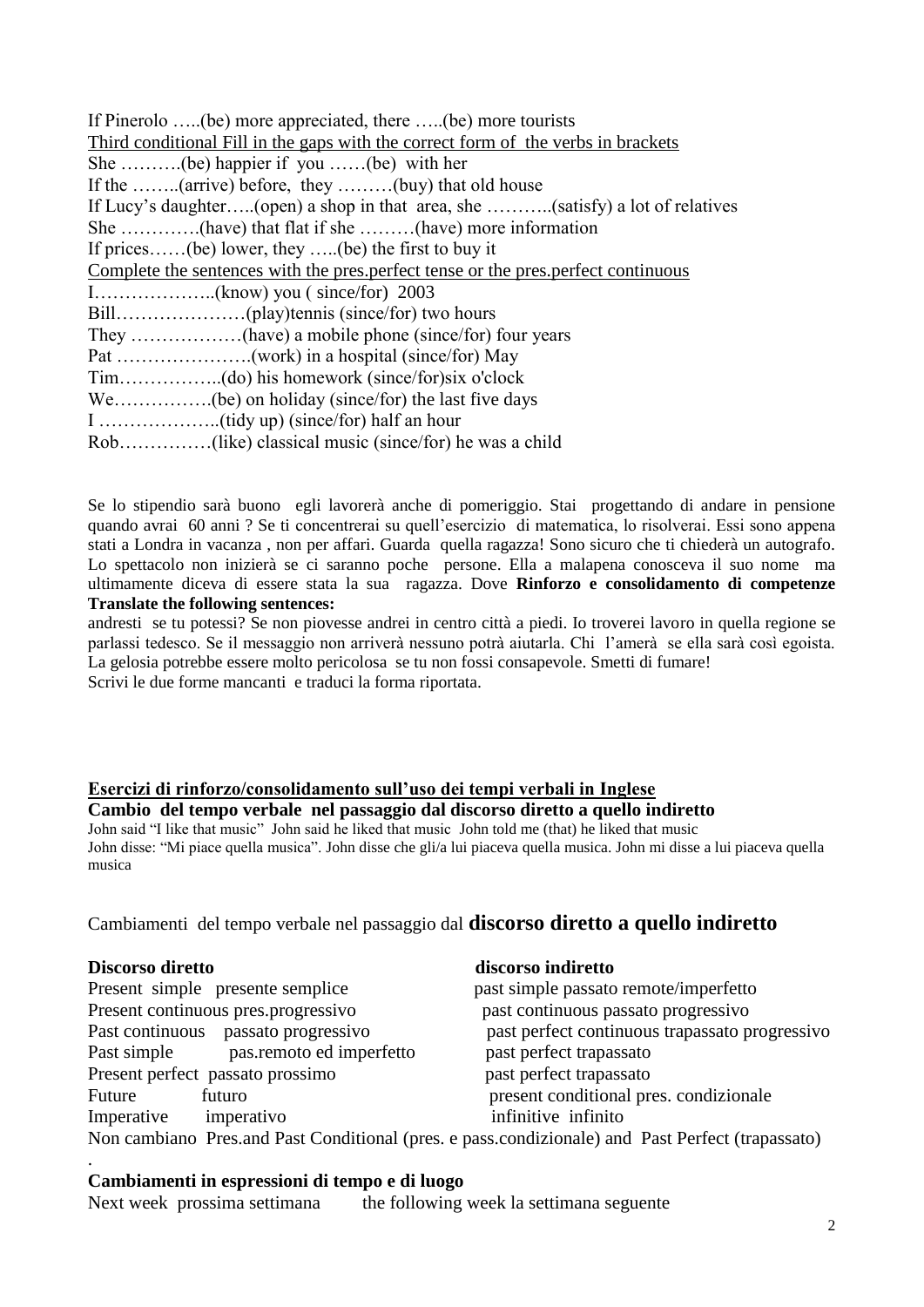| the following day /next day il giorno seguente        |
|-------------------------------------------------------|
| the day before /the previous day il giorno precedente |
| the night before la notte prima                       |
| the previous week, la settimana precedente            |
| the previous Sunday la domenica precedente            |
| that day/that night quell giorno / quella notte       |
| then allora                                           |
| before prima                                          |
| there là                                              |
| that/those quello/a $i/e$                             |
|                                                       |

**Uso del discorso diretto ed indiretto. Passaggio/riporto dal discorso diretto a quello indiretto.**

| Traduci ogni frase e quindi trasformala in forma indiretta.                   |
|-------------------------------------------------------------------------------|
|                                                                               |
| Egli disse che egli era un turista e che veniva da Londra                     |
| Essi ci dissero "Stiamo giocando bene ma i nostri avversari sono migliori"    |
|                                                                               |
|                                                                               |
| Essi ci raccontarono "Noi abitavamo in un piccolo appartamento in periferia"  |
|                                                                               |
|                                                                               |
|                                                                               |
|                                                                               |
|                                                                               |
| Susan disse a sua sorella "Mamma e papà stanno facendo colazione"             |
|                                                                               |
|                                                                               |
|                                                                               |
|                                                                               |
|                                                                               |
| Formula la domanda sui seguenti inviti                                        |
|                                                                               |
|                                                                               |
|                                                                               |
|                                                                               |
|                                                                               |
|                                                                               |
|                                                                               |
|                                                                               |
|                                                                               |
|                                                                               |
|                                                                               |
|                                                                               |
| Ask your partner why he/she doesn't want to have a party for his/her birthday |
|                                                                               |
|                                                                               |
|                                                                               |
|                                                                               |
|                                                                               |
|                                                                               |
|                                                                               |
|                                                                               |
|                                                                               |
|                                                                               |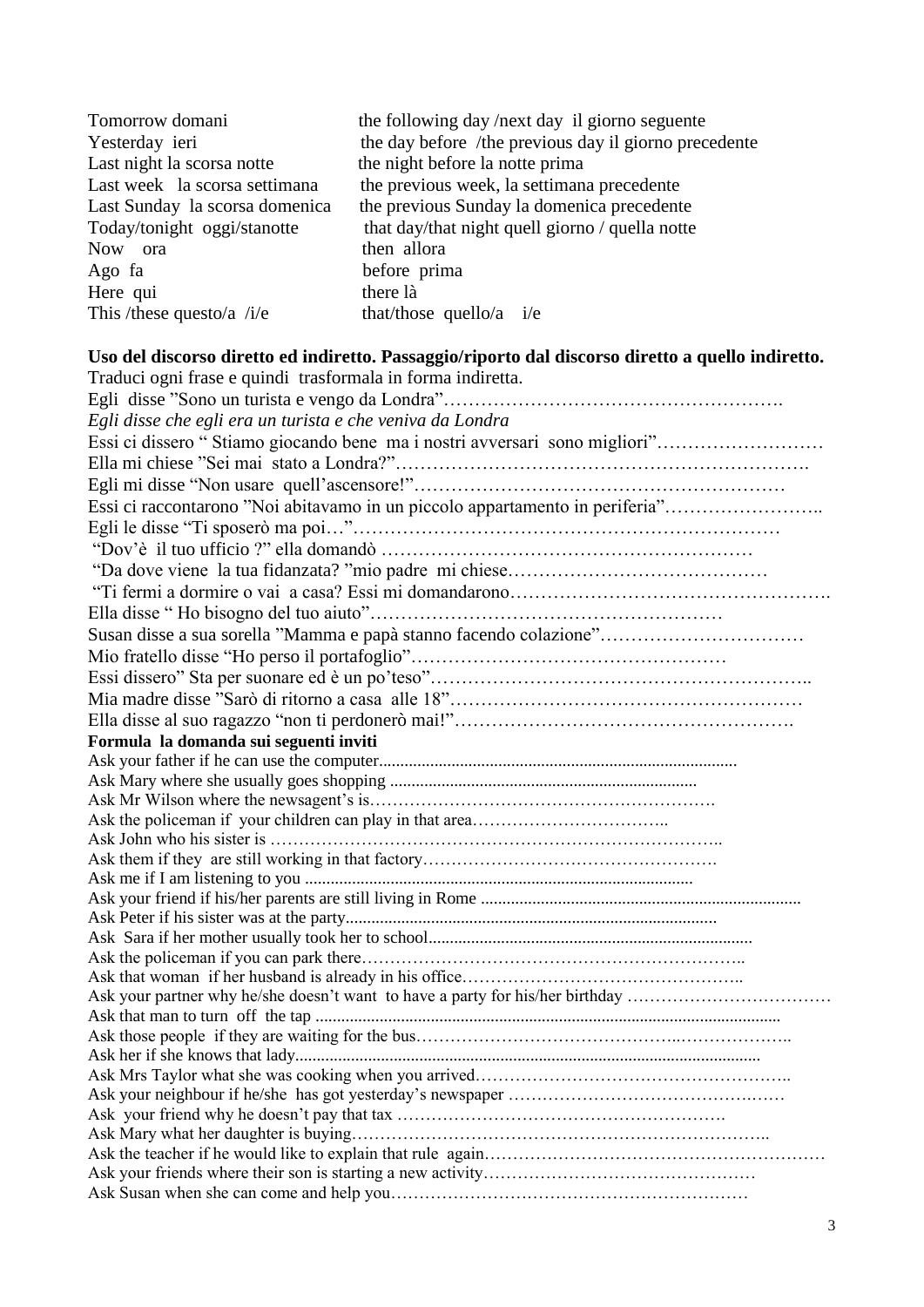| Ask them what they would have bought if they had had enough money                                                   |
|---------------------------------------------------------------------------------------------------------------------|
| Invite your neighbour to leave a message                                                                            |
| Invite your friend to remind you when the meeting with the old school friends is                                    |
|                                                                                                                     |
| Comunica il contenuto indicato in forma diretta                                                                     |
|                                                                                                                     |
|                                                                                                                     |
|                                                                                                                     |
|                                                                                                                     |
|                                                                                                                     |
| Say that your grandson is too young to go there                                                                     |
|                                                                                                                     |
|                                                                                                                     |
|                                                                                                                     |
|                                                                                                                     |
|                                                                                                                     |
|                                                                                                                     |
|                                                                                                                     |
|                                                                                                                     |
|                                                                                                                     |
| Tell your son/daughter that he/she was very young when they went to Sicily                                          |
| Traduci le seguenti frasi come si presentano e quindi trasformale in forma indiretta                                |
| Esempio: Ella disse:" Sono una corsista che frequenta alcuni corsi dell'U3". She said" I am a person who attends/is |
| attending some U3 courses. She said she was a person who attended/was attending some U3 courses                     |
|                                                                                                                     |
| Essi ci dissero "Stiamo giocando bene ma i nostri avversari sono migliori"                                          |
|                                                                                                                     |
|                                                                                                                     |
| Essi ci raccontarono "Noi abitavamo in un piccolo appartamento in periferia"                                        |
|                                                                                                                     |
|                                                                                                                     |
|                                                                                                                     |